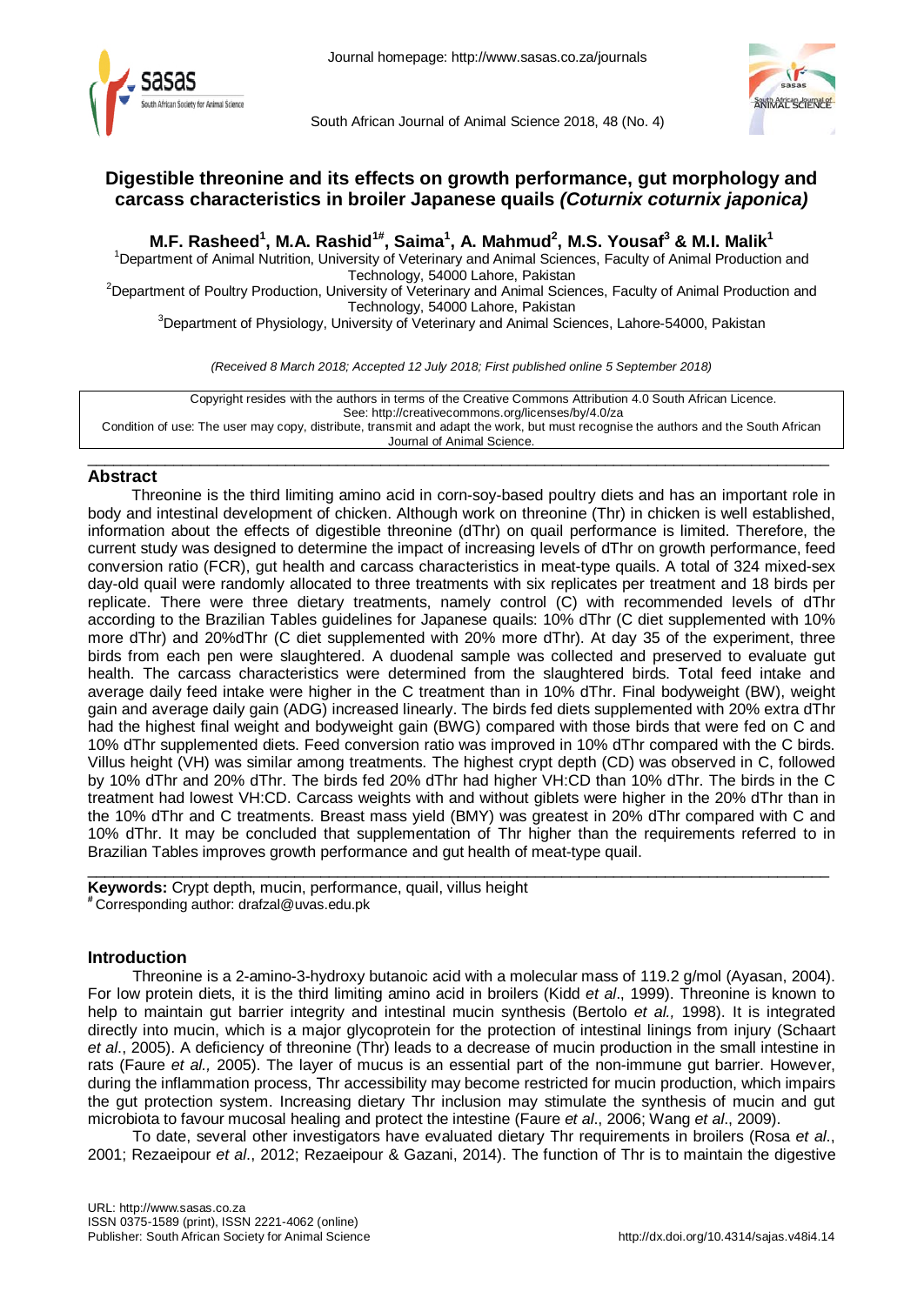tract (Van der Schoor *et al*., 2002) and improve productivity (Kidd & Kerr, 1997; Kidd *et al*., 2003). It plays many roles, namely as a feather protein, a precursor of serine and glycine, a component of glycoprotein involved in gastrointestinal tract (GIT) mucin production (Lemme, 2001) and stimulate antibody production (Wang *et al*., 2006). Threonine, as, L isomer, is supplemented in the diets of commercial poultry and pigs to meet the nutritional requirements of amino acids for rapidly growing animals. Balancing essential amino acids enables animals to utilize feed more efficiently. To date, several studies have assessed whether dietary supplementation of Thr could improve the performance of pigs, layers, broilers and rabbits. Threonine requirements have been calculated for broilers from 0 to 8 weeks old (Kidd *et al*., 1997; Dozier *et al*., 2001), but the literature on Thr requirements for Japanese quail is limited. Japanese quail are raised mainly for meat and eggs, and are regarded as research animals (NRC, 1994). Their feeding requirements are lower (20–25 g/day) than those of chickens (120–130 g/day) (Ani *et al*., 2009). Typically, quail are marketed at 140–180 g at 5–8 weeks and reach peak egg production at the age of 5–8 weeks (Garwood & Diehl, 1987). Broiler quail Thr requirements are established and published in National Research Council (1994) and Brazilian Tables for Poultry and Swine (2011). Their requirements of digestible Thr are 1.02% and 0.79%, respectively.

Although work on Thr in chicken is well established, information about the effects of dietary L-Thr on quail performance is limited. The authors' aim was to evaluate dThr supplementation in quail diet using the Brazilian Tables (2011).

## **Materials and Methods**

The experiment was performed at a commercial quail farm. Birds were reared in a mechanically ventilated quail battery system. Before the start of experiment, the shed was disinfected with a 35 mL solution of formalin, containing 40% formaldehyde and 10 KMnO<sub>4</sub> g/ft<sup>3</sup> according to farm protocols. A total of 324 day-old chicks were selected from the farm's own hatchery and randomly assigned to three dietary treatments with 108 chicks per treatment. Every treatment was further divided into six replicates with 18 chicks per replicate. The dietary treatments consisted of i) C, the control diet with the standard digestible threonine (dThr) level according to the Brazilian Tables for Poultry and Swine (2011); ii) 10% dThr, with 10% higher digestible threonine (dThr) than control; and iii) 20% dThr, with 20% higher dThr than control. The diets were formulated according to the Brazilian Tables for Poultry and Swine (2011). Diet formulation and nutrient composition are presented in Tables 1 and 2, respectively.

| Ingredient (%)               | <b>Control</b> | 10% digestible<br>threonine | 20% digestible<br>threonine |
|------------------------------|----------------|-----------------------------|-----------------------------|
| Corn                         | 34.93          | 34.85                       | 34.77                       |
| Rice tips                    | 24.00          | 24.00                       | 24.00                       |
| Soybean meal 45%             | 12.00          | 12.00                       | 12.00                       |
| Canola meal                  | 16.40          | 16.40                       | 16.40                       |
| Corn gluten 60%              | 2.00           | 2.00                        | 2.00                        |
| Poultry by-product meal      | 6.00           | 6.00                        | 6.00                        |
| Vegetable oil                | 1.20           | 1.20                        | 1.20                        |
| Mono calcium phosphate       | 1.00           | 1.00                        | 1.00                        |
| Limestone                    | 1.20           | 1.20                        | 1.20                        |
| Soda bicarbonate             | 0.02           | 0.02                        | 0.02                        |
| Common salt                  | 0.17           | 0.17                        | 0.17                        |
| DL-Methionine                | 0.09           | 0.09                        | 0.09                        |
| Lysine sulphate              | 0.65           | 0.65                        | 0.65                        |
| L-Threonine                  | 0.14           | 0.22                        | 0.30                        |
| Vitamins <sup>1</sup>        | 0.10           | 0.10                        | 0.10                        |
| Mineral Mixture <sup>2</sup> | 0.10           | 0.10                        | 0.10                        |

**Table 1** Composition of experimental diets fed to broiler quail from 1 to 35 d of age

<sup>1</sup> Vitamins per kg of feed: vit. A 20000 IU; vit. D3 5400 KIU; vit. E 48.0 mg; folic acid 1.6 g; vit. K 3 4 g; niacin, 60 g; pantothenic acid 20.0 g<br><sup>2</sup> Minorel Mixture par kg of feed: Ou 10 g

Mineral Mixture per kg of feed: Cu 10 g, Zn 120 g, Mn 130 g, Fe 60 g, I 1.8 g, Se 0.36 g, Co 0.4 g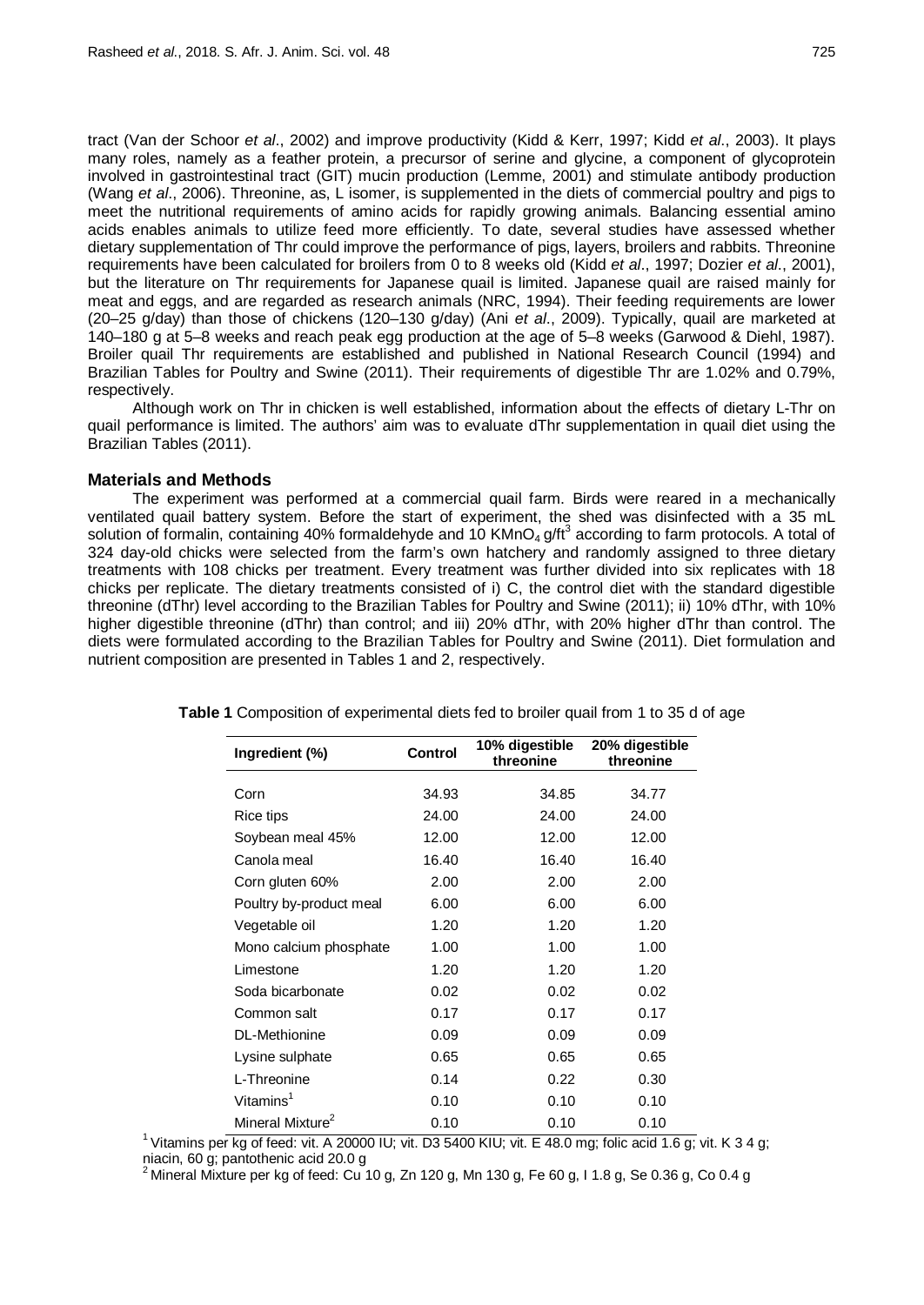| <b>Nutrient</b>              | <b>Control</b> | 10% digestible<br>threonine | 20% digestible<br>threonine |
|------------------------------|----------------|-----------------------------|-----------------------------|
| Metabolizable energy Kcal/kg | 2917           | 2917                        | 2917                        |
| Crude protein %              | 21.00          | 21.00                       | 21.00                       |
| Ether extract %              | 4.40           | 4.40                        | 4.40                        |
| ASH %                        | 5.80           | 5.80                        | 5.80                        |
| Crude fibre %                | 3.80           | 3.80                        | 3.80                        |
| Calcium %                    | 0.90           | 0.90                        | 0.90                        |
| Phosphorus-Dig %             | 0.38           | 0.38                        | 0.38                        |
| Phosphorus-Total %           | 0.62           | 0.62                        | 0.62                        |
| Sodium %                     | 0.16           | 0.16                        | 0.16                        |
| Potassium %                  | 0.66           | 0.66                        | 0.66                        |
| Chloride %                   | 0.19           | 0.19                        | 0.19                        |
| Meth-T%                      | 0.47           | 0.47                        | 0.47                        |
| Meth-D %                     | 0.42           | 0.42                        | 0.42                        |
| Lysine-T%                    | 1.29           | 1.29                        | 1.29                        |
| Lysine-D%                    | 1.13           | 1.13                        | 1.13                        |
| Threonine-T %                | 0.95           | 1.04                        | 1.14                        |
| Threonine-D %                | 0.79           | 0.86                        | 0.94                        |

**Table 2** Nutrient composition of experimental diets fed to broiler quail from 1 to 35 d of age

Chicks were given free access to experimental diets and fresh water was provided in each pen. Brooding temperature for the first week was kept at 95 °F. Every week the temperature was reduced by 5 °F until it reached room temperature (75 °F). Whole weight and bird mortality per replicate were recorded at the end of every week. A calculated amount of feed was offered to all birds in each replicate for the whole week. After the completion of each week, feed refusals were weighed to calculate the weekly feed intake of each replicate. Mortality weight was used to adjust the feed intake of that replicate. The birds in each replicate were weighed at day one and after that on a weekly basis. The data of the feed eaten by birds and gain in bodyweight, corrected for mortality, were used to calculate feed conversion ratio (FCR) as feed consumed by bird (g) divided by weight attained by bird (g).

At the end of the fifth week, three birds from each replicate were selected, weighed and humanely slaughtered for organ weights and morphometric measurements. Duodenal samples for morphometric study were collected from slaughtered birds as described by Gopinger *et al*. (2014). A section 2 cm long was collected from the middle of the duodenum, cleaned with normal saline (0.9% NaCl) and preserved in a volumetric plastic container with 10% formalin solution. Preserved intestinal sections were fixed in 10% formalin solution. Fixed tissue sections were dehydrated in ascending concentrations of alcohol (50%, 70%, 95%, absolute I, and absolute II) for cleaning. Dehydrated tissue samples were cleared in pure xylene. After clearing, the tissue samples were impregnated with paraffin wax I and paraffin wax II. The paraffinimpregnated tissue samples were divided into 5-µm thick sections with microtome and mounted on clean glass slides (covered with a thin layer of egg albumen), after slight warming at 58 °C in a hot water bath. The slides were dipped in pure xylene I and pure xylene II for 5 minutes each. The slides were then dipped in descending concentrations of alcohol (absolute, 90%, 80% and 70%) for 5 minutes each. Then the slides were dipped three times in distilled water. The slides were placed in haematoxylin stain for 2 to 3 minutes. The slides were washed under tap water for 1 to 3 minutes, dipped three times in distilled water and ammonia water (two dips) and stained with eosin for 1 to 2 minutes. After staining the samples were washed under tap water (1 to 2 minutes) and dehydrated in ascending concentrations of alcohol (70%, 80%, 90%, and absolute) for 3 minutes each. The samples were placed in xylol I and xylol II for 3 minutes each. A drop of DPX (distyrene plasticizer xylene) was placed on the slides and a cover slip was applied. The tissue slides were examined for VH and CD with a compound microscope (Olympus CX31, Olympus USA) equipped with a digital imaging system (Olympus DP20, Olympus USA).

Carcass evaluation was carried out. The slaughtered birds were cut into parts for carcass evaluation according to Ojewola *et al.* (2001). Breast yield and carcass with and without giblets were weighed with a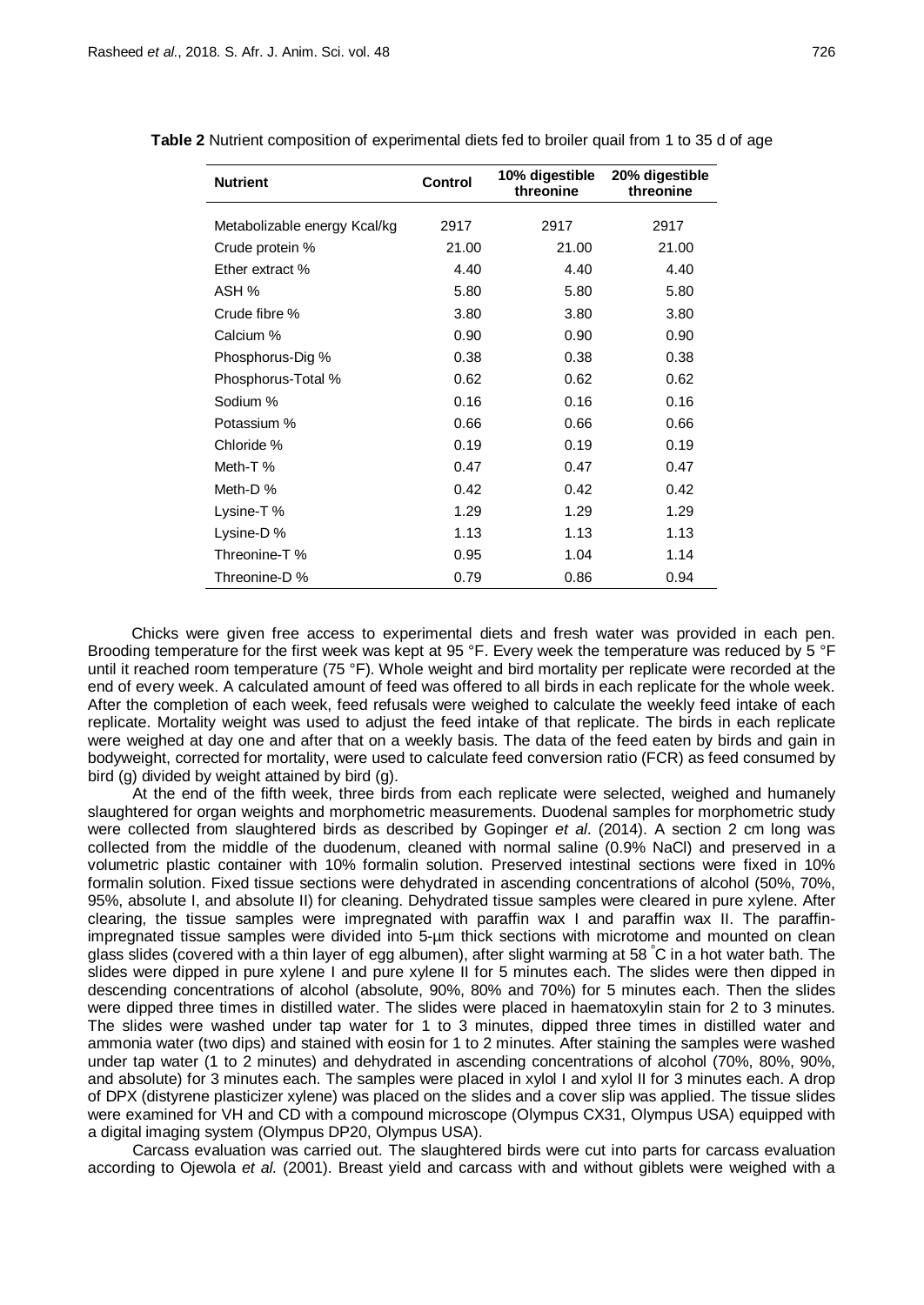digital balance. Liver, heart, gizzards and non-edible organs were weighed. The gastrointestinal tract (GIT) with and without ingesta were weighed and the weights of the relative organs were calculated.

The data for total feed intake, average daily feed intake, final weight, weight gain, average daily gain (ADG), FCR, villus height (VH), crypt depth (CD), VH:CD and carcass characteristics were analysed with one-way ANOVA in a completely randomized design. Means were compared with Tukey's multiple comparison test. All the data were analysed with SPSS software (SPSS version 21.0 Inc., Chicago, IL, USA).

## **Results**

Means of total feed intake, average daily feed intake, weight gain, final weight, ADG and FCR are presented in Table 3.

**Table 3** Effects of digestible threonine on feed intake, body weight and feed conversion ratio in Japanese quail from 1 to 35 days old

| <b>Variables</b>                                    | Treaments <sup>1</sup> |                   |                    |            | P-value |           |
|-----------------------------------------------------|------------------------|-------------------|--------------------|------------|---------|-----------|
|                                                     | <b>Control</b>         | 10% dThr          | 20% dThr           | <b>SEM</b> | Linear  | Quadratic |
| TFI <sup>2</sup> (g/bird)                           | $546.9^{a}$            | $478.6^{b}$       | $516.5^{ab}$       | 14.8       | 0.220   | 0.033     |
| $ADFI3$ (g/bird.d)                                  | 15.6 <sup>a</sup>      | $13.7^{b}$        | 14.8 <sup>ab</sup> | 14.7       | 0.221   | 0.033     |
| $FW4$ (g/bird)                                      | $191.4^{b}$            | 196.1 $^{ab}$     | $204.8^a$          | 3.07       | 0.035   | 0.649     |
| WG <sup>5</sup> (g/bird)                            | $182.4^{b}$            | $187.1^{ab}$      | $195.8^{a}$        | 3.07       | 0.035   | 0.649     |
| $\overline{A}\overline{D}\overline{G}^6$ (g/bird.d) | $5.21^{b}$             | $5.35^{ab}$       | 5.60 <sup>a</sup>  | 5.38       | 0.034   | 0.650     |
| FCR (g/g)                                           | 3.00 <sup>b</sup>      | 2.56 <sup>a</sup> | $2.64^{ab}$        | 0.04       | 0.000   | 0.001     |

a-b Means having different superscripts in a row differ significantly (*<sup>P</sup>* <sup>&</sup>lt; 0.05) <sup>1</sup>

<sup>1</sup>Treatments: C (control: digestible threonine according to 100% Brazilian requirements), 10% dThr (containing 110% Brazilian requirements), 20% dThr (containing 120% of Brazilian requirements)

<sup>2</sup>TFI: total feed intake; <sup>3</sup>ADFI: average daily feed intake; <sup>4</sup>FW: final weight; <sup>5</sup>WG: weight gain; <sup>6</sup>ADG: average daily feed gain

The total feed intake and average daily feed intake were significantly higher (quadratic) (*P* <0.05) in C than in 10% dThr. Final body weight (BW), weight gain and ADG increased linearly (*P* <0.05) with level of dThr in the diets. The birds fed diets supplemented with 20% dThr had the highest final weight and body weight gain (BWG) compared with those birds fed on C and 10% dThr, respectively. A treatment x week interaction was observed (*P* <0.05) for ADG in weeks 1, 4, and 5 (Figure 1). In week 1, ADG was significantly higher (*P* <0.05) in the 10% dThr quails than in the C and 20% dThr birds. During week 4, however, the growth rate was higher in the 10% dThr and 20% dThr birds than the C treatment. Interestingly, birds fed 20% dThr showed higher ADG than those in the 10% dThr and C treatments. The results showed clearly that FCR was improved (*P* <0.05) in the dTH10% compared with the C birds. A treatment x week interaction was observed in weeks 1, 4, and 5 (Figure 2).

Means of VH, CD, and VH:CD ratio are presented in Table 4. VH was similar (*P* >0.05) among treatments. C had numerically less VH compared with those fed 10% and 20% extra dThr. CD increased (*P*  <0.05) linearly in C compared with those fed the 20% dThr supplemented diet. The birds fed the 20% dThr had the highest (*P*<0.05) VH:CD, followed by 10% dThr and C.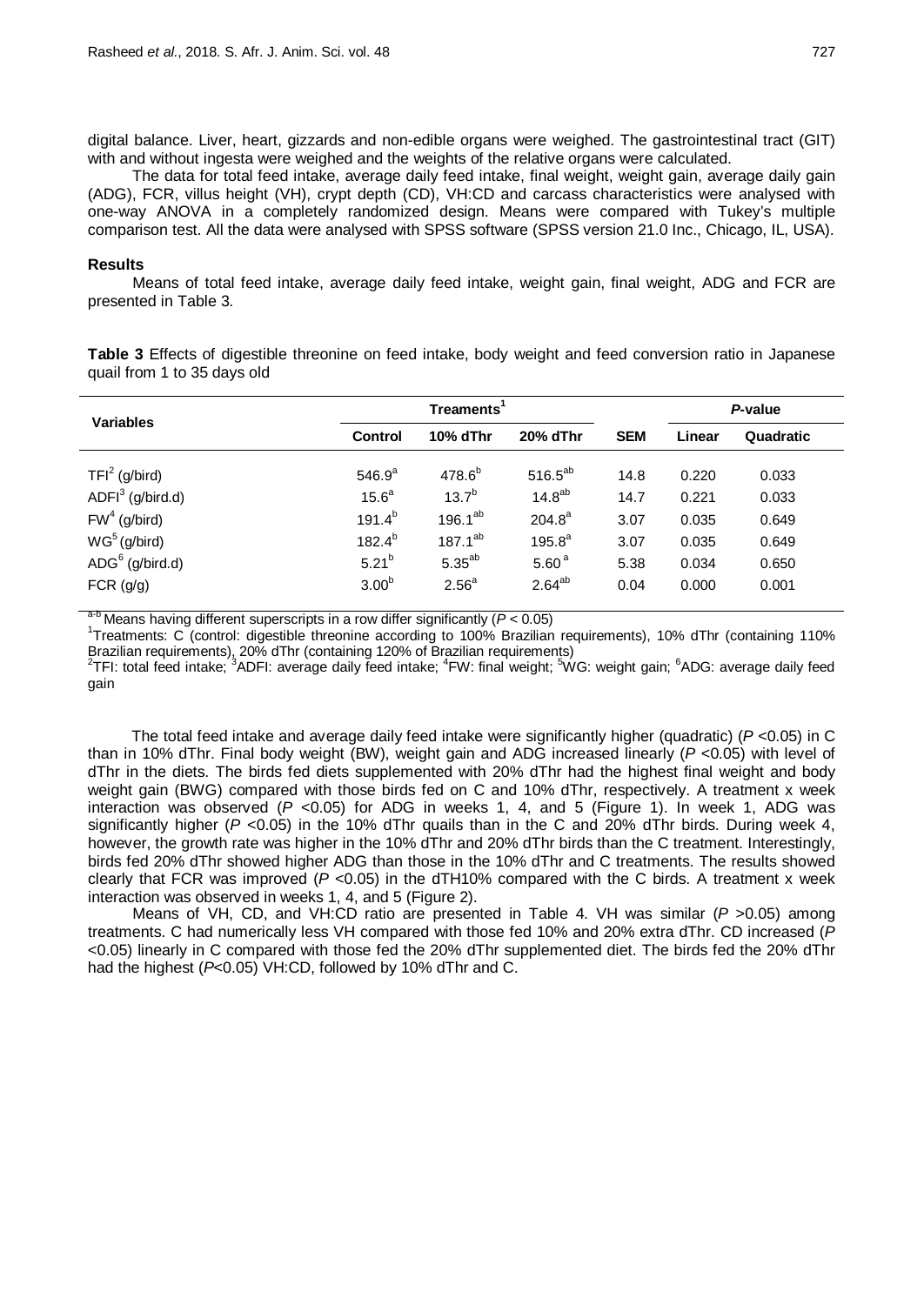

**Figure 1** Weekly means of average daily weight gain of the birds C: control group (100% digestible threonine according to Brazilian requirements); 10% dThr: 10 % more digestible threonine than control; 20% dThr: 20% more digestible threonine than control; ADG (g): average daily weight gain, S: significant results (*P* <0.05), NS: non significant results (*P* >0.05)



**Figure 2** Means of weekly feed conversion ratio of birds C: control group (100% digestible threonine according to Brazilian requirements), 10% dThr: 10% more digestible threonine than control, 20% dThr: 20 % more digestible threonine than control, FCR: feed conversion ratio, S: significant (*P* <0.05), NS: non-significant (*P* >0.05)

The results of the evaluation of carcass characteristics are shown in Table 5. Increasing levels of dThr in quail had no effects (*P* >0.05) on filled intestine, empty intestine, intestinal length, caecal length and leg weight. Carcass weight with and without giblets was higher (*P* <0.05) in 20% dThr compared with 10% dThr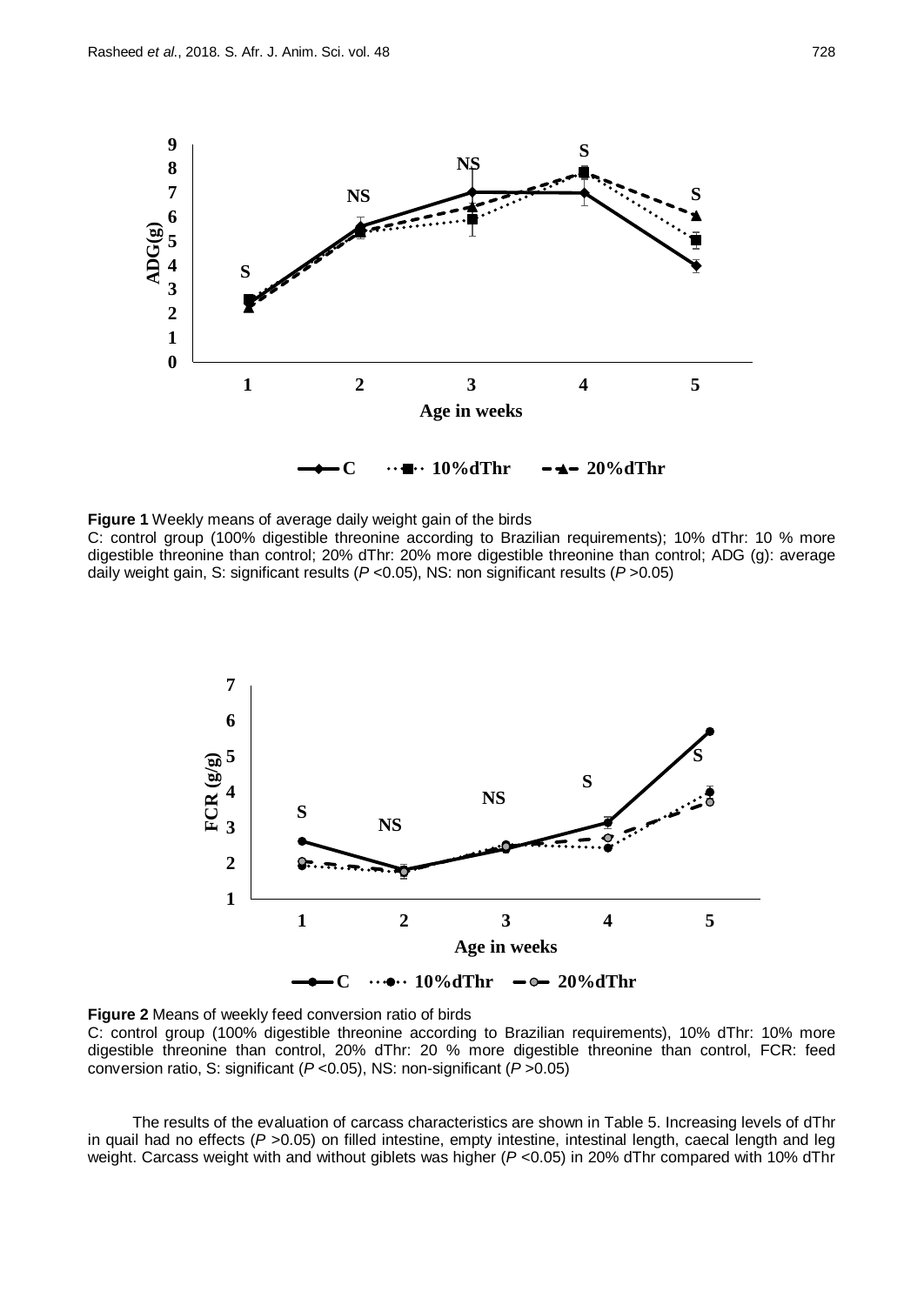and C treatments. Similarly, heart, gizzard and liver weights were not influenced (*P* >0.05) by increasing levels of dThr. The birds fed on 20% dThr had heavier BMY (*P* <0.05) than the C and 10% dThr diets.

**Table 4** Duodenal villus height, crypt depth and villus height to crypt depth ratio in Japanese quails fed various levels of digestible threonine

|                  |            | Treaments <sup>1</sup> |                   |            | P-values |           |
|------------------|------------|------------------------|-------------------|------------|----------|-----------|
| <b>Variables</b> | C          | 10%                    | 20%               | <b>SEM</b> | Linear   | Quadratic |
| $VH(\mu m)$      | 1499.8     | 1675.2                 | 1616.5            | 148.1      | 0.583    | 0.526     |
| $CD(\mu m)$      | $397.2^a$  | 278.8 <sup>ab</sup>    | $228.0^{b}$       | 34.01      | 0.010    | 0.523     |
| VH:CD            | $4.17^{b}$ | $6.43^{ab}$            | 7.07 <sup>a</sup> | 0.638      | 0.005    | 0.328     |

 $a-b$  Means with different superscript in a row differ significantly ( $P$  <0.05)

<sup>1</sup>Treatments C: control: digestible threonine according to 100% Brazilian requirements, 10% dThr: 10% more digestible threonine than control, 20% dThr: 20% more digestible threonine than control





**Figure 3** Microscopic photograph of duodenal section of meat type quail fed control diet



**Figure 4** Microscopic image of duodenal section of meat type quail fed 10% digestible threonine higher than control



Figure 5 Microscopic image of duodenal section of meat type quail fed 20% digestible threonine higher than control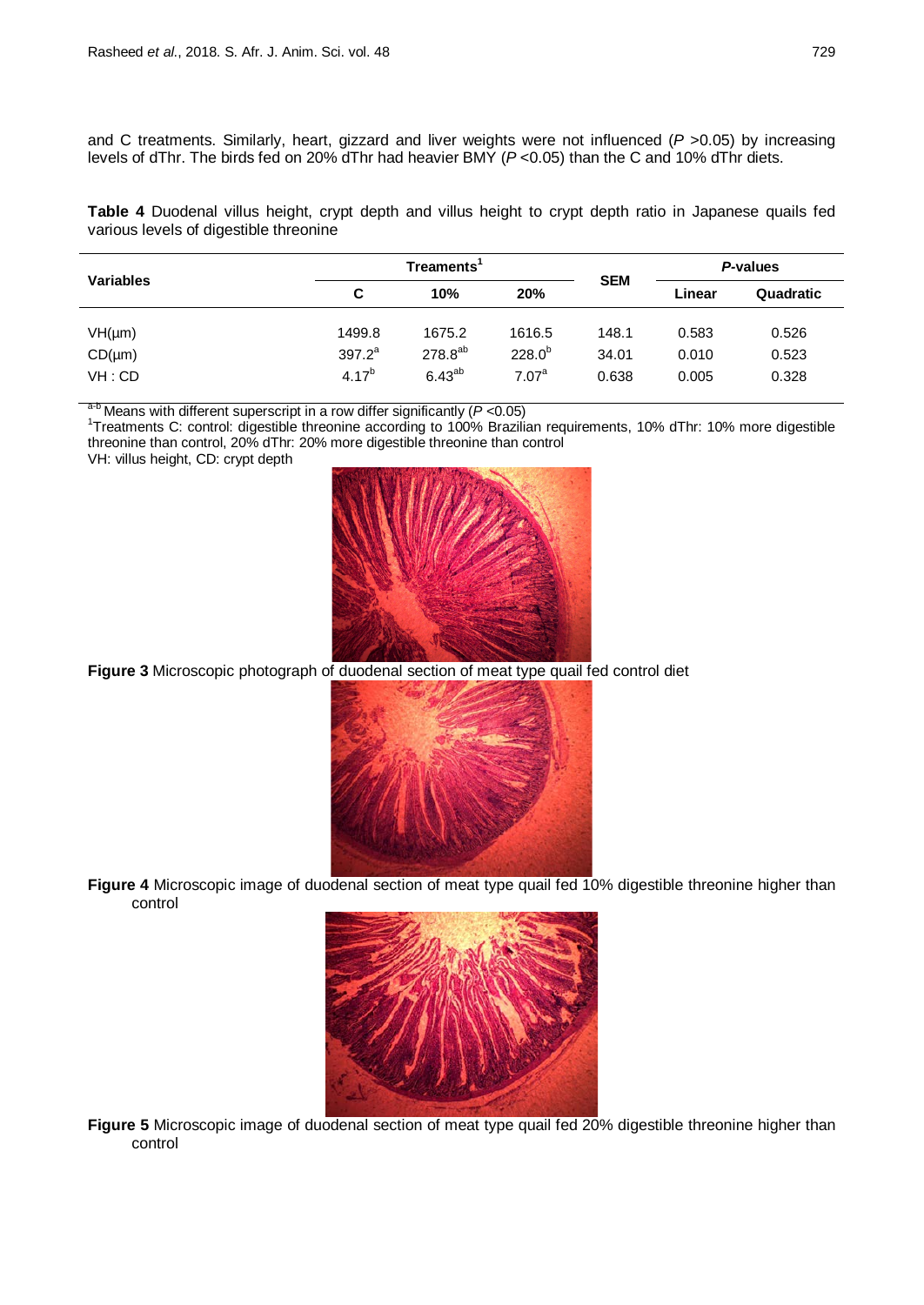| <b>Variables</b>              |                | Treatments <sup>1</sup> |                    |            | P-value |           |
|-------------------------------|----------------|-------------------------|--------------------|------------|---------|-----------|
|                               | <b>Control</b> | 10% dThr                | 20% dThr           | <b>SEM</b> | Linear  | Quadratic |
| Live weight (g)               | $191.3^{b}$    | $199.3^{b}$             | $208.3^a$          | 2.34       | 0.000   | 0.865     |
| Filled intestine (g)          | 6.03           | 5.25                    | 5.59               | 0.32       | 0.396   | 0.211     |
| Intestinal length (cm)        | 43.7           | 42.2                    | 43.2               | 1.02       | 0.763   | 0.342     |
| Empty intestinal weight $(q)$ | 4.86           | 4.66                    | 5.12               | 0.23       | 0.442   | 0.271     |
| Caecal length (cm)            | 15.2           | 15.4                    | 16.0               | 0.55       | 0.329   | 0.807     |
| Carcass with giblet (g)       | $127.1^{b}$    | $131.8^{b}$             | 141.9 <sup>a</sup> | 2.17       | 0.000   | 0.331     |
| Carcass without giblet (g)    | $116.1^{b}$    | $120.8^{b}$             | $129.9^a$          | 2.11       | 0.000   | 0.402     |
| Heart weight (g)              | 0.908          | 0.947                   | 0.969              | 0.056      | 0.447   | 0.904     |
| Liver weight (g)              | 2.27           | 2.25                    | 2.15               | 0.09       | 0.345   | 0.757     |
| Gizzard weight (g)            | 2.54           | 2.33                    | 2.61               | 0.16       | 0.775   | 0.268     |
| Breast weight (g)             | $28.4^{b}$     | $29.5^{ab}$             | 30.8 <sup>a</sup>  | 0.51       | 0.004   | 0.868     |
| Legs weight (g)               | 21.0           | 20.6                    | 21.3               | 0.39       | 0.530   | 0.215     |

**Table 5** Carcass characteristics in Japanese quails fed increasing levels of digestible threonine

a<sup>-b</sup> Means with different superscripts in a row differ significantly (*P* < 0.05).

<sup>1</sup>Treatments C: control: digestible threonine according to 100% Brazilian requirements, 10% dThr: 10% more digestible threonine than control, 20% dThr: 20% more digestible threonine than control

## **Discussion**

It was hypothesized that the growth performance of quails could be improved with supplementation of Thr above the recommended levels. Gut health and carcass characteristics were studied as descriptive variables.

The results of the evaluation of growth performance of the present study showed that average daily and total feed intake were highest in the C treatment. In the C treatment, total and average daily feed intake were higher by 14.2% and 5.89% compared with the 10% dThr and 20% dThr diets, respectively. Final BW, weight gain and ADG increased linearly with increasing levels of dThr in the diets. The current results are in line with those of Lehmann *et al.* (1997), who supplemented Thr (0.82–0.88–0.94–1.00–1.06–1.12%) and stated that weight gain rose with increasing threonine in the diets of growing turkey toms. The data of the current experiment showed that 21.9% lower FCR was observed in C compared with 10% dThr. Similarly, Canogulları *et al*. (2009) stated that increasing Thr levels in laying quails improved FCR. In contrast to present study, Baylan *et al.* (2006) stated that increased dThr from 0.81 % to 1.06 % did not affect FCR in quails during the 1–35 day period. Poor FCR in C was due to poor utilization of feed compared with those fed 10% dThr and 20% dThr. Better FCR in 10% dThr and 20% dThr may be because threonine improved nutrient digestion owing to higher amylase secretion in the digestive tract (Block *et al.,* 1966). Improved FCR in 10% dThr may be associated with improved nitrogen retention. Similarly, Dozier *et al.* (2001) stated that nitrogen retention was higher in broilers fed 0.74% of total Thr compared with 0.52% Thr in the diet.

Work by Block *et al.* (1966) showed that Thr constitutes 11% of amylase protein contents, suggesting the importance of dThr in diets of growing birds, and consequent improvement in growth rate. Other investigators suggested that Thr serves as a precursor of lysine and serine and plays a vital role in body proteins (Ojano-Diranin & Waldroup, 2002). Similarly, Good (2013) conducted an experiment to find out the interaction of Actigen and graded levels of Thr (0.56%, 0.64%, 0.80%, 0.96%, and 1.04%). The author stated that bird fed diets containing the recommended level of Thr (0.56%) had the lowest BWG, feed intake, and poor FCR compared with those fed various levels of Thr (0.64, 0.80, 0.96, and 1.04%). Ospina-Rojaset *et al.* (2013) reported improved FCR in broilers fed diets containing 10% (0.77%) more Thr than Ross's recommendations (0.70%), which is in line with the current findings in broiler quails. Estalkhzir *et al.* (2013) stated that 110% and 115% levels of Thr resulted in improved BWG, FCR, and lowered feed intake. Mazraeh *et al.* (2013) reported improved BWG and FCR in broiler chicken. However, feed intake was not similar among treatments, indicating the impact of Thr on nutrient utilization in meat-type birds.

In this experiment, higher growth rates, lower feed intake and better FCR in 10% dThr and 20% dThr compared with C may be attributed to the stabilization and maintenance of gut barriers (Bertolo *et al.*, 1998; Schaart *et al*., 2005). One possible explanation for improved growth performance and FCR could be that Thr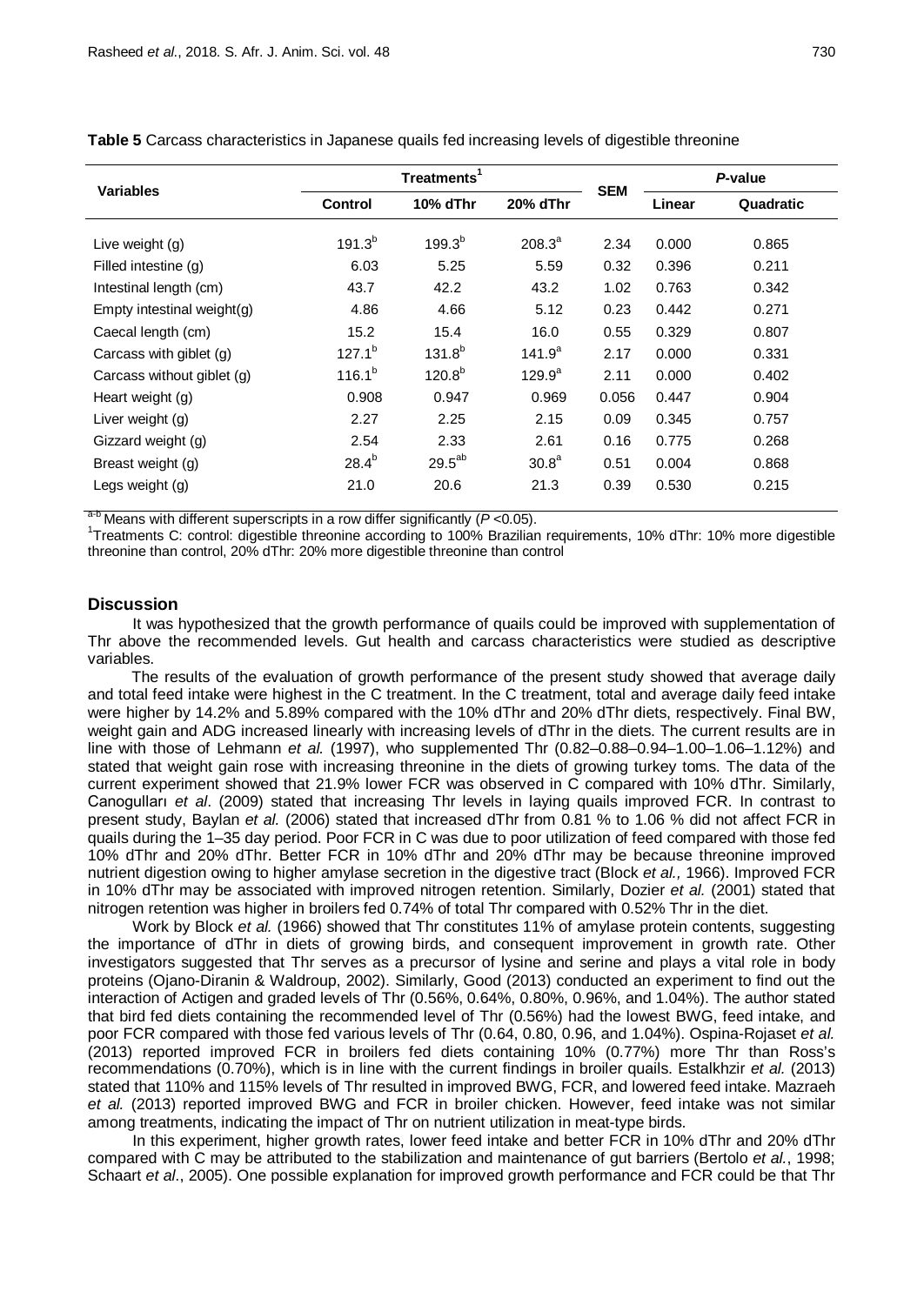is a major component of mucin, a glycoprotein, which serves as a barrier and protects intestinal linings from injury. Mucin also serves as a protecting material from acidic chyme and pathogenic microbes (Horn *et al*., 2009). As a glycoprotein, mucin filters nutrients inside the gut lumen and helps in digestion and absorption (Smirnov *et al*., 2006).

Intestinal health and fitness of gut for digestion and absorption can be determined by measuring the VH and CD (Awad *et al*., 2009). In the small intestines, the duodenum is the principal site of absorption and digestion of nutrients. Duodenal morphometry was therefore used to indicate the impact of dietary treatments on gut health. An *in vivo* study in piglets showed that between 80% and 90% of dietary Thr is used by the intestine, most of which is incorporated into mucosal proteins (Schaart *et al*., 2005). The published data regarding Thr supplemental effects in quail are insufficient. The VH in meat type quails was similar and not influenced by the increasing level of dThr. The results in the present study are similar to those of Chen *et al.* (2016), who reported that supplementation of Thr (0.70% and 0.77%) did not improve VH in broilers from day 1 to day 35 of their experiment. Similarly, Eftekhari *et al.* (2015) reported that increasing levels of Thr (100%, 110%, 120% and 130%) did not influence VH in broilers. Good (2013) supplemented various levels of threonine (0.56%, 0.64%, 0.80%, 0.96% and 1.04%) and observed that VH was lower in birds fed 0.56% of threonine, and associated this decrease in VH to a deficiency of Thr in the diet. In broilers, those receiving ample amounts of threonine in the diet had better VH compared with those fed a Thr-deficient diet (Zaefarian *et al.,* 2008). Contrary to the current findings, a study evaluating the supplementation of higher Thr to Lys ratio resulted in improved gut health in broilers. The authors supplemented the Thr deficient diet with recommended or 25% greater Thr levels and reported that supplementation of higher levels of Thr resulted in improved VH in broilers (Valizade *et al*., 2014).

The depth of crypt gives an estimate of the number of cells in intestinal villi. A larger CD therefore indicates a greater turnover rate of enterocytes, which require more protein and energy and vice versa (Abdullah *et al.*, 2010). The current results showed that decreases in CD were observed in the 10% dThr and 20% dThr by 29.8% and 42.6 %, respectively, compared with C. These results are in line with those of Abbasi *et al.* (2014), whose supplementation of 10% more Thr than the recommended level resulted in a 6% increase in VH, an 8.3% decrease in CD and a 12% increase in the VH to CD ratio. Intestinal mass and viability are maintained by dietary proteins, which serve as a source of energy for normal intestinal functions. The small intestine uses 30% to 50% Thr, along with other amino acids directly and does not spare them for other tissues, except the intestine. Lower CD in Thr-supplemented birds may be associated with a rapid turnover of intestinal tissues through an ample supply of dThr. The current results are in line with those of Valizade *et al.* (2014), who found that higher levels of Thr resulted in improved CD and VH:CD ratio in broilers.

Contrary to the current findings, Chen *et al.* (2016) reported that supplementation of dThr did not influence the CD and VH:CD ratio in broilers. Eftekhari *et al.* (2015) reported that various levels of Thr (100%, 110%, 120% and 130%) did not influence CD and VH:CD ratio in broilers. Similarly, Good (2013) reported that supplementation of Thr at various levels (0.56%, 0.64%, 0.80%, 0.96% and 1.04%) did not influence CD and the VH:CD ratio in the jejunum of broilers at seven days old. The higher dietary fibre might have caused sloughing of intestinal mucosa (Mushtaq *et al*., 2009), which in turn increases the amino acid requirements for the synthesis of new cells (Parsons *et al*., 1983). Choct (2009) reported that fast growing broilers allocate 12% of newly synthesized protein to the GIT. The lower CDs in the current experiment indicate a slower tissue turnover. Thus, a lower nutrient supply is required to support it (Boka *et al*., 2014). Threonine plays a significant role in the development of the intestines of chickens because it is involved in the synthesis of mucin (Faure *et al*., 2005).

Carcasses with and without giblets were higher in 10% dThr and 20% dThr by 3.70% and 11.64%, respectively, compared with the C treatment quails. Breast meat yield is the most desired part in the carcass of birds. In addition to lysine and methionine, Thr plays a key role in the development of breast muscles in birds. A suboptimal supply of dietary Thr may decrease breast meat growth breast meat yield by 3.8% and 8.45%, respectively, less than C. The current results are in accordance with the Estalkhzir *et al.* (2013). The authors reported 11.48% improved carcass weight, and 29.85% greater breast meat yield in broiler chickens. However, in quails, the response was low compared with broilers, which may be associated with genetically higher growth and better FCR potential in commercial meat type broilers. Thus, Baylan *et al.* (2006) stated that supplemental L-threonine did not affect carcass yield, breast meat, and thigh percentage in quails. For broilers, the requirement of threonine for carcass gain differs, depending on age, strain, sex and crude protein content of feed, dose and types of ingredients [\(Barkley &](#page-8-0) Wallis, 2001). Similarly, several researchers reported that Thr supplementation increased the breast meat yield (Mack *et al*., 1999; Dozier *et al*., 2000, 2001; Ciftci & Ceylan, 2004; Jahanian, 2010), which is in line with the current findings. In the current experiment supplementation of dThr had no effect on thigh weight, which corroborates the findings of Kerr *et al.* (1999) that supplementation of dThr did not influence the thigh yield.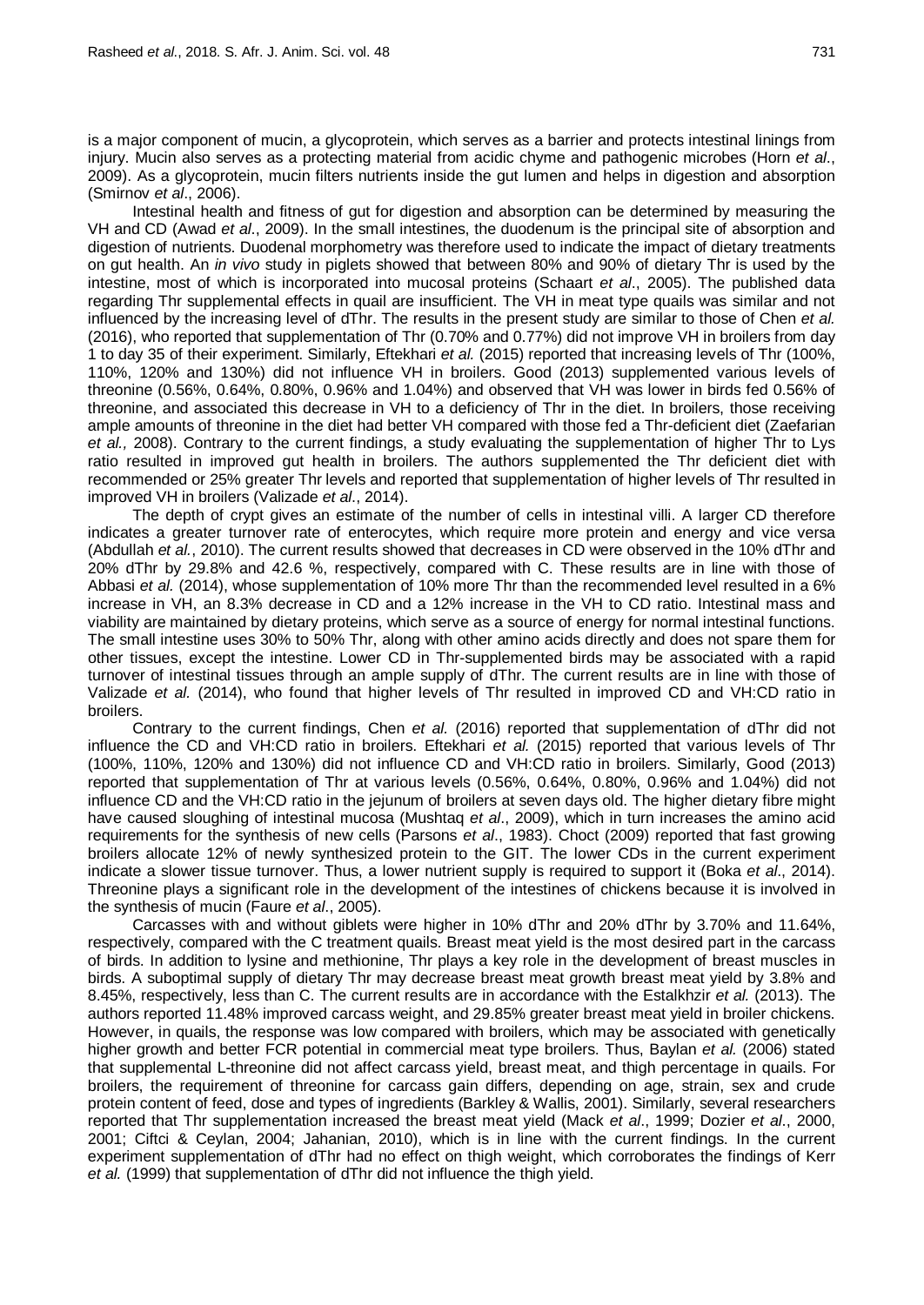#### **Conclusions**

In conclusion, the supplementation of dThr above the recommendations of Brazilian Tables for Poultry and Swine improved growth performance, FCR, gut health, and breast meat yield of broiler-type Japanese quails.

## **Authors' Contributions**

M.F. Rasheed: Data collection, analysis and write up; M.A. Rashid: Experiment planning, execution of experiment, lab analysis and write up; Saima: Lab analysis; A. Mahmud:, Statistical analysis; M.S. Yousaf: Lab analysis and write up; M.I. Malik: Lab analysis and write up.

#### **Conflict of Interest Declaration**

The authors declare no conflict of interest.

- **References**
- Abbasi, M., Mahdavi, A., Samie, A. & Jahanian, R., 2014. Effects of different levels of dietary crude protein and threonine on performance, humoral immune responses and intestinal morphology of broiler chicks. Rev. Bras. Cienc. Avic. 16, 35-44.
- Abdullah, A.Y., Mahmoud, K.Z., Nusairat, B.M. & Qudsieh, R.I., 2010. Small intestinal histology, production parameters, and meat quality as influenced by dietary supplementation of garlic *(Allium sativum)* in broiler chicks. Ital. J. Anim. Sci. 9, 80.
- Ani, A., Okeke, G. & Emeh, M., 2009. Response of growing Japanese quail *(Cortunix Cortunix japonica)* chicks to diets containing different energy and protein levels. In: Diversifying Nigerian economy animal production options. Proceedings of the 34th Annual Conference of the Nigerian Society for Animal Production 15, 328-331.
- Awad, W., Ghareeb, K., Abdel-Raheem, S. & Böhm, J., 2009. Effects of dietary inclusion of probiotic and synbiotic on growth performance, organ weights, and intestinal histomorphology of broiler chickens. Poult. Sci. 88, 49-56.
- Ayasan, T., 2004. Investigation of threonine requirements of broilers. PhD thesis, Agricultural Faculty, Animal Science, University of Cukurova, Adana.
- <span id="page-8-0"></span>Barkley, G. & Wallis, I., 2001. Threonine requirements of broiler chickens: Why do published values differ? Br. Poult. Sci. 42, 610-615.
- Baylan, M., Canogullari, S., Ayasan, T. & Sahin, A., 2006. Dietary threonine supplementation for improving growth performance and edible carcass parts in Japanese quail, *Coturnix coturnix Japonica*. Inter. J. Poult. Sci. 5, 635-638.
- Bertolo, R.F., Chen, C.Z., Law, G., Pencharz, P.B. & Ball, R.O., 1998. Threonine requirement of neonatal piglets receiving total parenteral nutrition is considerably lower than that of piglets receiving an identical diet intragastrically. Br. J. Nutr. 128, 1752-1759.
- Block, R.J., Weiss, K.W. & Cornett D.B., 1966. The amino acid composition of proteins. In: R.J. Block & D. Bolling (eds). The Amino Acid Composition of Proteins and Foods. Charles C. Thomas, Springfield, IL. pp. 149-295
- Boka, J., Mahdavi, A., Samie, A. & Jahanian, R., 2014. Effect of different levels of black cumin (*Nigella sativa* L.) on performance, intestinal Escherichia coli colonization and jejunal morphology in laying hens. J. Anim. Physio. Anim. Nut. 98(2), 373-383.
- Brazilian Tables for Poultry and Swine 2011. Composition of feedstuffs and nutritional requirements 2011. 3rd edition. Brazil: UFV Viçosa.
- Canogullari, S., Baylan, M. & Ayasan, T., 2009. Threonine requirement of laying Japanese quails. J. Anim. Vet. Adv. 8(8), 1539-1541.
- Chen, Y.P., Cheng, Y.F., Li, X.H., Yang, W.L., Wen, C., Zhuang, S. & Zhou, Y.M., 2016. Effects of threonine supplementation on the growth performance, immunity, oxidative status, intestinal integrity, and barrier function of broilers at the early age. Poult. Sci. 96, 405-413.
- Choct, M., 2009. Managing gut health through nutrition. Br. Poult. Sci. 50, 9-15
- Ciftci, I. & Ceylan, N., 2004. Effects of dietary threonine and crude protein on growth performance, carcase and meat composition of broiler chickens. Br. Poult. Sci. 45, 280-289.
- Dozier, W., Moran, E. & Kidd, M., 2000. Threonine requirement of broiler males from 42 to 56 days in a summer environment. J. Appl. Poult. Res. 9, 496-500.
- Dozier, W., Moran, E. & Kidd, M., 2001. Comparisons of male and female broiler responses to dietary threonine from 42 to 56 days of age. J. Appl. Poult. Res. 10, 53-59.
- Eftekhari, A., Rezaeipour, V. & Abdullahpour, R., 2015. Effects of acidified drinking water on performance, carcass, immune response, jejunum morphology, and microbiota activity of broiler chickens fed diets containing graded levels of threonine. Livest. Sci*.*180, 158-163.
- Estalkhzir, F.M., Khojasteh, S. & Jafari, M., 2013. The effect of different levels of threonine on performance and carcass characteristics of broiler chickens. J. Nov. Appl. Sci. 2, 382-386.
- Faure, M., Mettraux, C., Moennoz, D., Godin, J.P., Vuichoud, J., Rochat, F., Breuillé, D., Obled, C. & Corthésy-Theulaz, I., 2006. Specific amino acids increase mucin synthesis and microbiota in dextran sulfate sodium treated rats. J. Nutr. 136, 1558-1564.
- Faure, M., Moënnoz, D., Montigon, F., Mettraux, C., Breuillé, D. & Ballèvre, O., 2005. Dietary threonine restriction specifically reduces intestinal mucin synthesis in rats. J. Nutr. 135, 486-491.